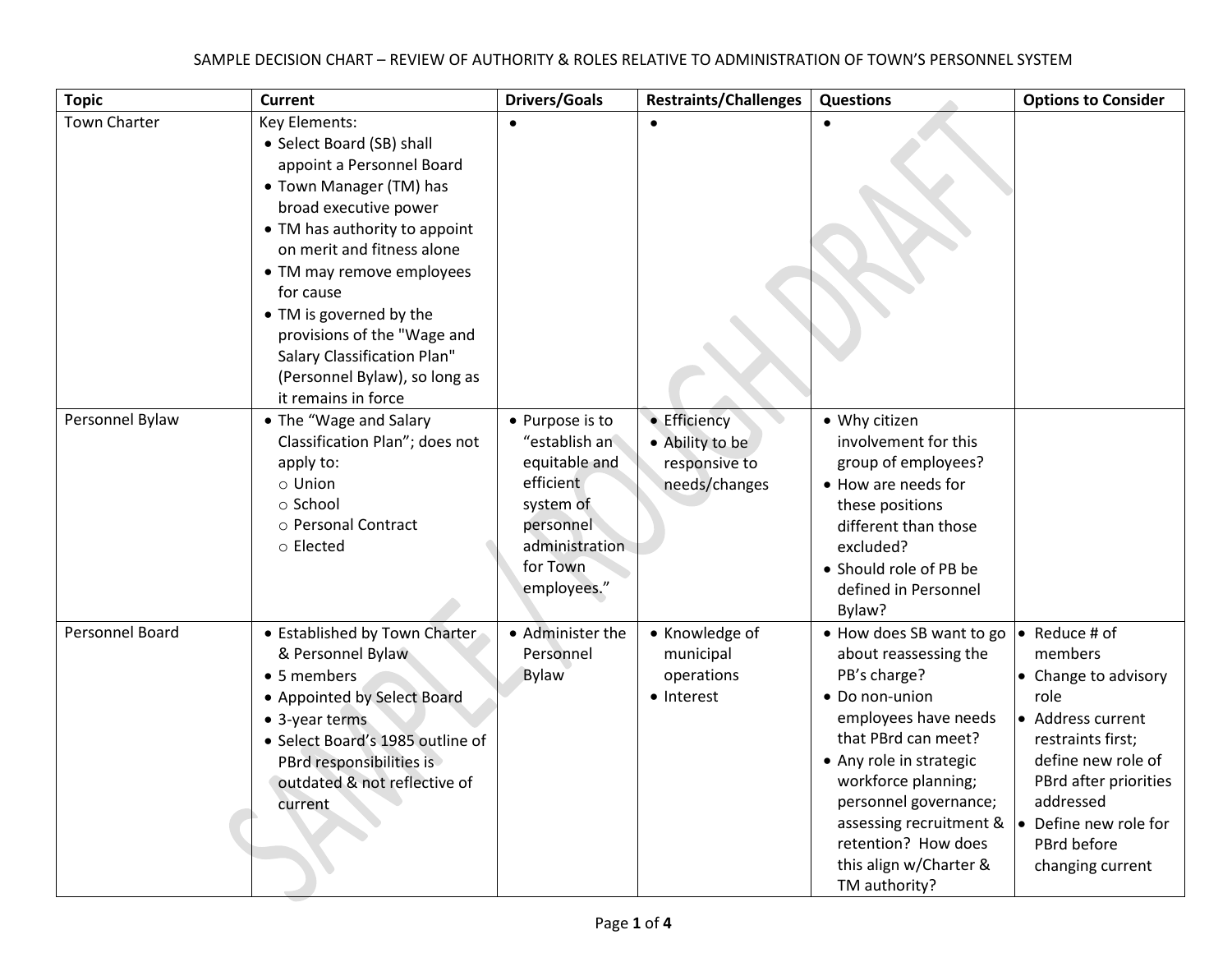| <b>Town Manager</b><br>- job description                                                              | • Chief Executive Officer of the<br>Town, responsible for its<br>resources, its operations, and<br>the general conduct of its<br>affairs<br>• Shall continually work with<br>the Senior Management<br>Team and other staff to hire,<br>train, motivate, review,<br>promote, discipline and<br>dismiss employees.<br>• One of the Manager's highest<br>priorities shall be to develop<br>an enthusiastic, motived and<br>well-trained staff committed<br>to serving the Town's citizens<br>and its policy-making boards<br>and committees with respect<br>and without personal bias or<br>preference. | $\bullet$                                                        | $\bullet$                     |                                                                                                                                                                                                                                   | • Does Personnel<br>Board have a role to<br>play in assisting the<br>TM in these<br>responsibilities?<br>Does PB have role<br>in assessing TM's<br>plans and<br>accomplishments<br>related to<br>personnel? |
|-------------------------------------------------------------------------------------------------------|------------------------------------------------------------------------------------------------------------------------------------------------------------------------------------------------------------------------------------------------------------------------------------------------------------------------------------------------------------------------------------------------------------------------------------------------------------------------------------------------------------------------------------------------------------------------------------------------------|------------------------------------------------------------------|-------------------------------|-----------------------------------------------------------------------------------------------------------------------------------------------------------------------------------------------------------------------------------|-------------------------------------------------------------------------------------------------------------------------------------------------------------------------------------------------------------|
| Classification &<br><b>Compensation Plan</b><br>(titles, grades, salary ranges for<br>regular-status) | • Recommendations by Town<br>Manager, via HR Director<br>(Senior Managers give input)<br>• Personnel Board approval<br>• Town Meeting ratification                                                                                                                                                                                                                                                                                                                                                                                                                                                   | • Transparency<br>• Equitable<br>• Strategic<br>• Fiscal Control | • Efficiency<br>• Flexibility | • How ensure<br>transparency?<br>• What level of input is<br>needed by various<br>stakeholders?<br>• How can those<br>stakeholders get the<br>information needed?<br>• How can authorities<br>get info need to make<br>decisions? | $\bullet$ Keep as is<br>• Town Manager<br>approval only<br>• Eliminate Town<br>Meeting steps;<br>Personnel Board<br>approval only<br>• Post Plan on web, in<br>Fin Com report, TM<br>budget                 |
| Miscellaneous Comp<br>(titles & ranges for temporary<br>& limited-status)<br><b>New Position</b>      | • Personnel Board approves; no<br>Town Meeting ratification<br>required<br>• Town Manager has authority                                                                                                                                                                                                                                                                                                                                                                                                                                                                                              | • Transparency<br>• Equitable<br>• Strategic<br>• Fiscal Control | • Efficiency<br>• Flexibility | · Does Personnel Board                                                                                                                                                                                                            |                                                                                                                                                                                                             |
|                                                                                                       | to create within approved<br>budgets;                                                                                                                                                                                                                                                                                                                                                                                                                                                                                                                                                                |                                                                  |                               | have information<br>needed to determine                                                                                                                                                                                           |                                                                                                                                                                                                             |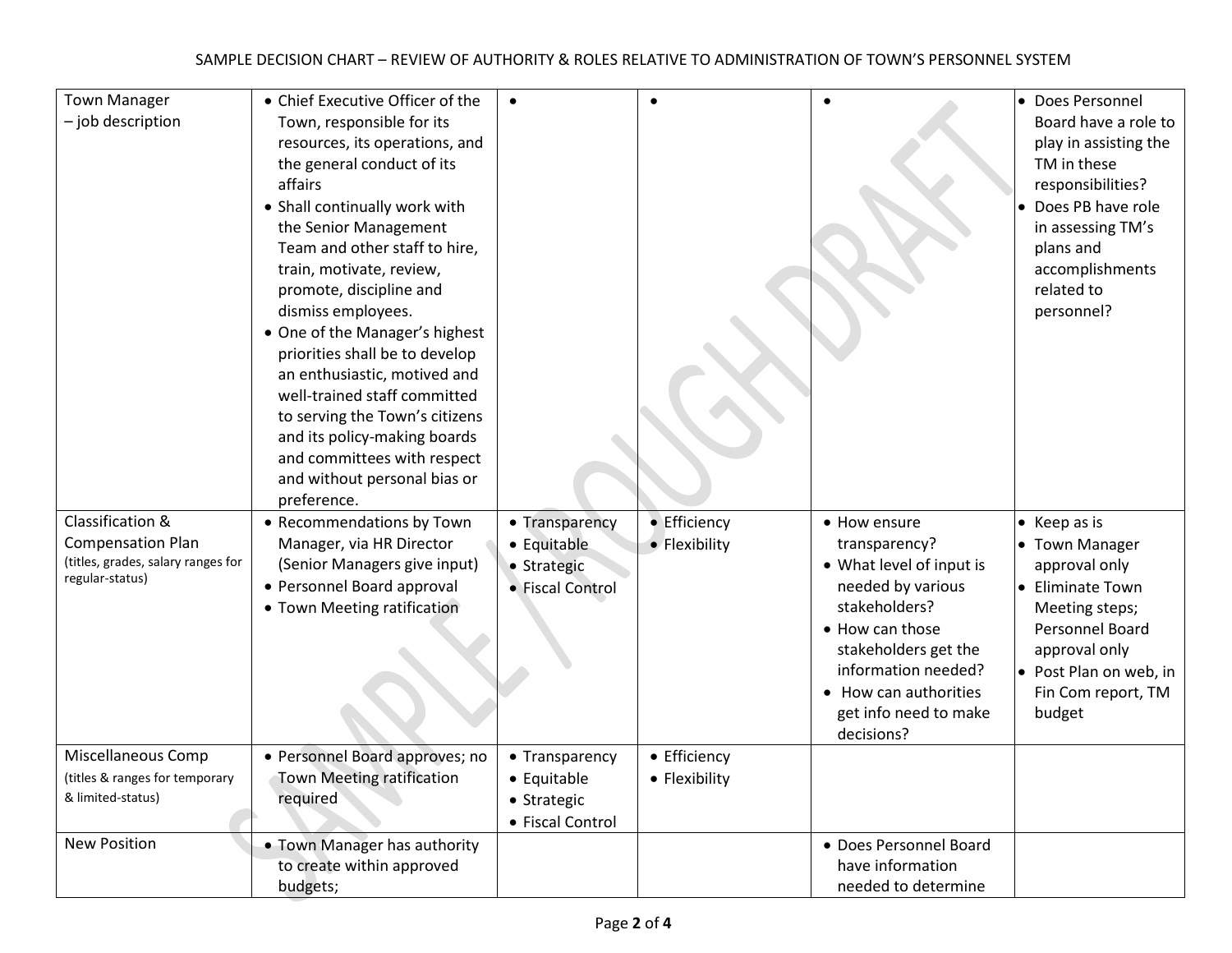|                            | • Personnel Board assigns to |                    |                      | classification?         |                        |
|----------------------------|------------------------------|--------------------|----------------------|-------------------------|------------------------|
|                            | classification;              |                    |                      | • Is this an effect and |                        |
|                            | • Town Meeting ratifies      |                    |                      | efficient method?       |                        |
|                            |                              |                    |                      | • What are the needs of |                        |
|                            |                              |                    |                      | the stakeholders?       |                        |
| Personnel Bylaw            | • Town Manager, via HR       |                    |                      |                         | Keep as is             |
| - As whole                 | Director makes               |                    |                      |                         | • Shorten Bylaw        |
|                            | recommendations to           |                    |                      |                         | considerably and       |
|                            | Personnel Board              |                    |                      |                         | move majority of       |
|                            | • Personnel Board makes      |                    |                      |                         | content to policy      |
|                            | recommendations to Town      |                    |                      |                         | <b>Bylaw Committee</b> |
|                            | Meeting                      |                    |                      |                         | consisting of SBrd,    |
|                            |                              |                    |                      |                         | Fin Com, and ?         |
|                            |                              |                    |                      |                         | when needs arise       |
| Policies & Procedures      | • Those that implement the   |                    |                      |                         |                        |
|                            | Bylaw are adopted jointly by |                    |                      |                         |                        |
|                            | TM & PBrd; otherwise, TM     |                    |                      |                         |                        |
| Appeals                    | • Town Manager is final      | • Fairness         | • Knowledge/training | • Does process help     | $\bullet$ Keep as is   |
| • policy application       | authority, but Personnel     | • Due Process      | of appeals board     | prevent/defend          | • Town Manager         |
| • employment actions       | Board has advisory role      | • Avoid litigation | • Privacy            | litigation and claims   | • Appeals committee    |
|                            | • Per Town Charter, Town     | • Check/balance    | $\bullet$ Costs      | outside org create?     | appointed when         |
|                            | Manager has authority to     | on TM actions      |                      |                         | needed (might          |
|                            | remove for cause             |                    |                      |                         | include reps from      |
|                            | • Public employees have due  |                    |                      |                         | Select Board,          |
|                            | process rights               |                    |                      |                         | FinCom, SMT)           |
|                            |                              |                    |                      |                         | · Outside prof'l       |
| TOPICS OF PERSONNEL BYLAW: |                              |                    |                      |                         |                        |
| <b>Employment Status</b>   |                              |                    |                      |                         |                        |
| In-training Status         |                              |                    |                      |                         |                        |
| Workweek                   |                              |                    |                      |                         |                        |
| Overtime                   |                              |                    |                      |                         |                        |
| Non-contiguous Work        |                              |                    |                      |                         |                        |
| Pay - Appointment Rates    |                              |                    |                      |                         |                        |
| Pay - Increases w/in       | • TM & PBrd adopt plan       |                    |                      |                         |                        |
| Ranges                     | annually, after Town Meeting |                    |                      |                         |                        |
|                            | approves budget              |                    |                      |                         |                        |
| Pay - Incentives &         | • TM & PBrd may adopt        |                    |                      |                         |                        |
| Rewards                    |                              |                    |                      |                         |                        |